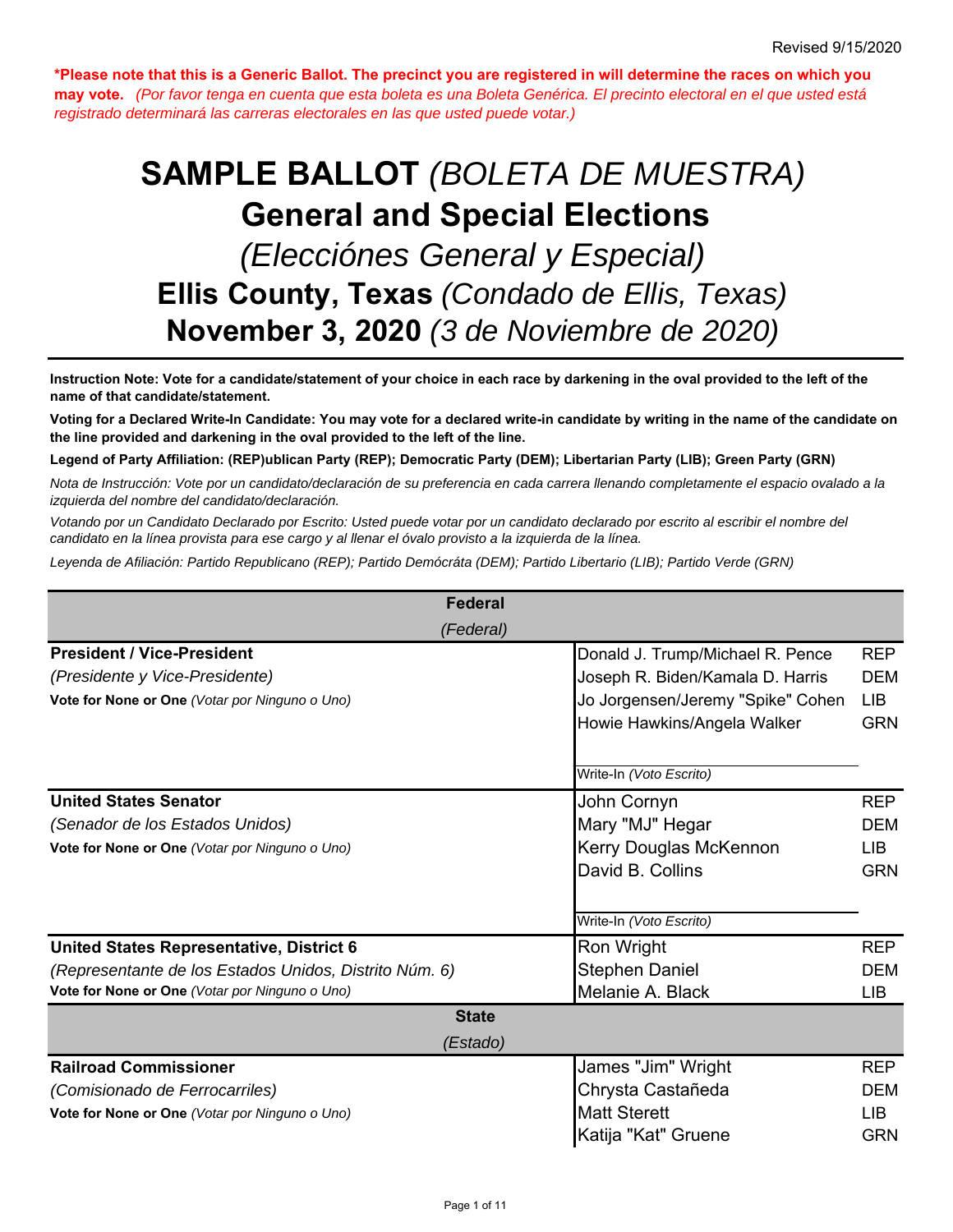| <b>Chief Justice, Supreme Court</b>                              | Nathan Hecht                   | <b>REP</b> |
|------------------------------------------------------------------|--------------------------------|------------|
| (Juez Presidente, Corte Suprema)                                 | Amy Clark Meachum              | <b>DEM</b> |
| Vote for None or One (Votar por Ninguno o Uno)                   | Mark Ash                       | <b>LIB</b> |
| Justice, Supreme Court, Place 6, Unexpired Term                  | Jane Bland                     | <b>REP</b> |
| (Juez, Corte Suprema, Lugar Núm. 6, Duración Restante del Cargo) | <b>Kathy Cheng</b>             | <b>DEM</b> |
| Vote for None or One (Votar por Ninguno o Uno)                   |                                |            |
| Justice, Supreme Court, Place 7                                  | Jeff Boyd                      | <b>REP</b> |
| (Juez, Corte Suprema, Lugar Núm. 7)                              | <b>Staci Williams</b>          | <b>DEM</b> |
| Vote for None or One (Votar por Ninguno o Uno)                   | William Bryan Strange III      | <b>LIB</b> |
| Justice, Supreme Court, Place 8                                  | <b>Brett Busby</b>             | <b>REP</b> |
| (Juez, Corte Suprema, Lugar Núm. 8)                              | Gisela D. Triana               | <b>DEM</b> |
| Vote for None or One (Votar por Ninguno o Uno)                   | <b>Tom Oxford</b>              | <b>LIB</b> |
| Judge, Court of Criminal Appeals, Place 3                        | <b>Bert Richardson</b>         | <b>REP</b> |
| (Juez, Corte de Apelaciones Criminales, Lugar Núm. 3)            | <b>Elizabeth Davis Frizell</b> | <b>DEM</b> |
| Vote for None or One (Votar por Ninguno o Uno)                   |                                |            |
| Judge, Court of Criminal Appeals, Place 4                        | <b>Kevin Patrick Yeary</b>     | <b>REP</b> |
| (Juez, Corte de Apelaciones Criminales, Lugar Núm. 4)            | <b>Tina Clinton</b>            | <b>DEM</b> |
| Vote for None or One (Votar por Ninguno o Uno)                   |                                |            |
| Judge, Court of Criminal Appeals, Place 9                        | <b>David Newell</b>            | <b>REP</b> |
| (Juez, Corte de Apelaciones Criminales, Lugar Núm. 9)            | <b>Brandon Birmingham</b>      | <b>DEM</b> |
| Vote for None or One (Votar por Ninguno o Uno)                   |                                |            |
| Member, State Board of Education, District 14                    | Sue Melton-Malone              | <b>REP</b> |
| (Miembro de la Junta Estatal de Educación Pública,               | Greg Alvord                    | <b>DEM</b> |
| Distrito Núm. 14)                                                |                                |            |
| Vote for None or One (Votar por Ninguno o Uno)                   |                                |            |
| <b>State Senator, District 22</b>                                | <b>Brian Birdwell</b>          | <b>REP</b> |
| (Senador Estatal, Distrito Núm. 22)                              | <b>Robert Vick</b>             | <b>DEM</b> |
| Vote for None or One (Votar por Ninguno o Uno)                   |                                |            |
| <b>State Representative, District 10</b>                         | <b>Jake Ellzey</b>             | <b>REP</b> |
| (Representante Estatal, Distrito Núm. 10)                        | <b>Matt Savino</b>             | <b>LIB</b> |
| Vote for None or One (Votar por Ninguno o Uno)                   |                                |            |
| Justice, 10th Court of Appeals District, Place 2                 | Matt Johnson                   | <b>REP</b> |
| (Juez, Corte de Apelaciones, Distrito Núm. 10, Lugar Núm. 2)     |                                |            |
| Vote for None or One (Votar por Ninguno o Uno)                   |                                |            |
| Justice, 10th Court of Appeals District, Place 3, Unexpired Term | John E. Neill                  | <b>REP</b> |
| (Juez, Corte de Apelaciones, Distrito Núm. 10, Lugar Núm. 3,     |                                |            |
| Duración Restante del Cargo)                                     |                                |            |
| Vote for None or One (Votar por Ninguno o Uno)                   |                                |            |
| District Judge, 378th Judicial District                          | William (Doug) Wallace         | <b>REP</b> |
| (Juez del Distrito, Distrito Judicial Núm. 378)                  |                                |            |
| Vote for None or One (Votar por Ninguno o Uno)                   |                                |            |
| District Judge, 443rd Judicial District                          | <b>Cindy Ermatinger</b>        | <b>REP</b> |
| (Juez del Distrito, Distrito Judicial Núm. 443)                  |                                |            |
| Vote for None or One (Votar por Ninguno o Uno)                   |                                |            |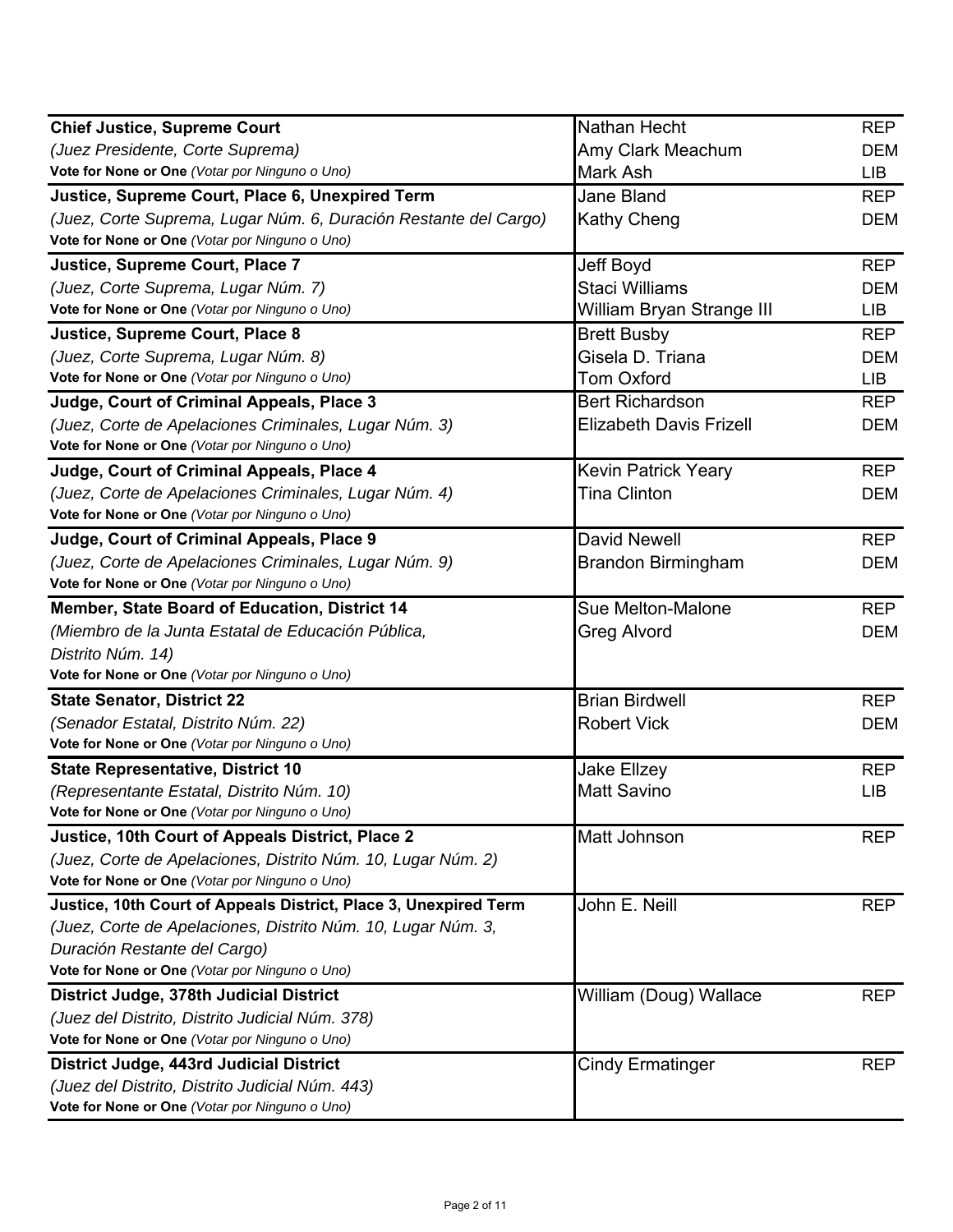| <b>County</b><br>(Condado)                    |
|-----------------------------------------------|
| <b>Unopposed Candidates Declared Elected</b>  |
| (Candidato sin Contendiente Declarado Electo) |
| Judge, County Court at Law No. 3              |
|                                               |
| (Juez, Corte de Ley del Condado, Núm. 3)      |
| Joseph R. ("Joe") Gallo (REP)                 |
| <b>County Attorney</b>                        |
| (Procurador del Condado)                      |
| Ann Montgomery (REP)                          |
| <b>Sheriff</b>                                |
| (Alguacil)                                    |
| Brad Norman (REP)                             |
| <b>County Tax Assessor-Collector</b>          |
| (Asesor-Colector de Impuestos del Condado)    |
| John Bridges (REP)                            |
| <b>County Commissioner, Precinct No. 1</b>    |
| (Comisionado del Condado, Precinto Núm. 1)    |
| Randy Stinson (REP)                           |
| <b>County Commissioner, Precinct No. 3</b>    |
| (Comisionado del Condado, Precinto Núm. 3)    |
| Paul Perry (REP)                              |
| <b>Constable, Precinct No. 1</b>              |
| (Condestable, Precinto Núm. 1)                |
| Roy Callender (REP)                           |
| <b>Constable, Precinct No. 2</b>              |
| (Condestable, Precinto Núm. 2)                |
| Terry Nay (REP)                               |
| <b>Constable, Precinct No. 3</b>              |
| (Condestable, Precinto Núm. 3)                |
| Curtis "Polkey" Polk Jr (DEM)                 |
| <b>Constable, Precinct No. 4</b>              |
| (Condestable, Precinto Núm. 4)                |
| Mike Jones (REP)                              |
|                                               |

**City of Alma Special Election** *(Elección Especial de la Ciudad de Alma)*

### **City of Alma Proposition A**

**The reauthorization of the local sales and use tax in the City of Alma, Texas at the rate of one-fourth of one percent to continue providing revenue for maintenance and repair of municipal streets.** 

#### *(Ciudad de Alma la Proposición A)*

*(La reautorización del impuesto local a las ventas y uso en la Ciudad de Alma, Texas a la tasa de un cuarto del uno por ciento para continuar generando ingresos para mantenimiento y reparación de calles municipales.)*

> **Against** (En Contra) **For** *(A Favor)*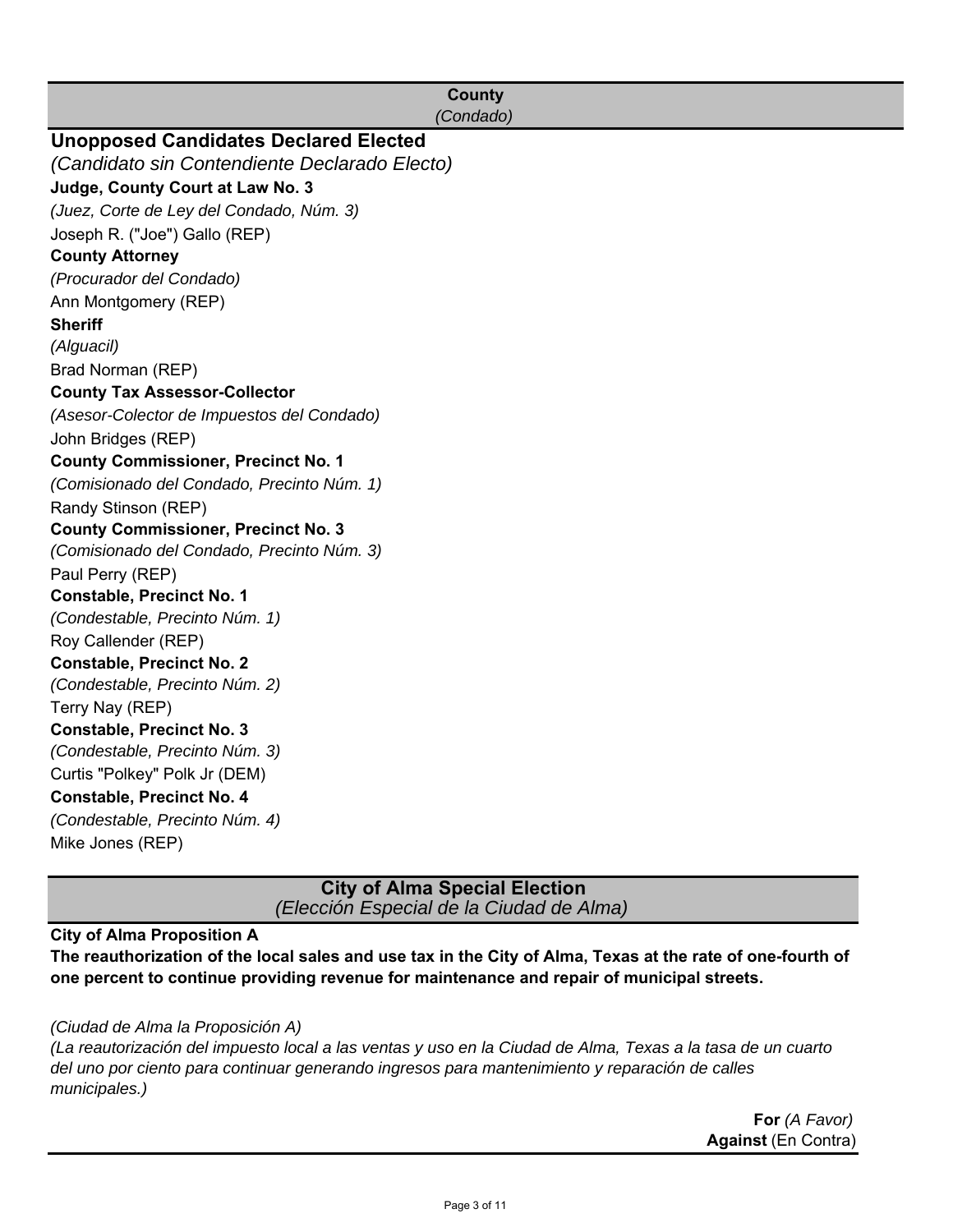| <b>City of Ennis General Election</b><br>(Elección General de la Cuidad de Ennis)                                                                                                                                                                                                                                                                                                                                                                                                                                                                                 |                                                                                                    |  |
|-------------------------------------------------------------------------------------------------------------------------------------------------------------------------------------------------------------------------------------------------------------------------------------------------------------------------------------------------------------------------------------------------------------------------------------------------------------------------------------------------------------------------------------------------------------------|----------------------------------------------------------------------------------------------------|--|
| <b>Commissioner Ward 2</b>                                                                                                                                                                                                                                                                                                                                                                                                                                                                                                                                        | <b>Bruce Jones</b>                                                                                 |  |
| (Para Comisionado en General Número 2)                                                                                                                                                                                                                                                                                                                                                                                                                                                                                                                            | Marco A. Hernandez                                                                                 |  |
| Vote for None or One (Votar por Ninguno o Uno)                                                                                                                                                                                                                                                                                                                                                                                                                                                                                                                    |                                                                                                    |  |
| <b>City of Ferris General Election</b><br>(Elección General de la Cuidad de Ferris)                                                                                                                                                                                                                                                                                                                                                                                                                                                                               |                                                                                                    |  |
| <b>Mayor</b>                                                                                                                                                                                                                                                                                                                                                                                                                                                                                                                                                      | Fred C. Pontley                                                                                    |  |
| (Alcalde)                                                                                                                                                                                                                                                                                                                                                                                                                                                                                                                                                         | <b>Michael Masek</b>                                                                               |  |
| Vote for None or One (Votar por Ninguno o Uno)                                                                                                                                                                                                                                                                                                                                                                                                                                                                                                                    |                                                                                                    |  |
| Alderman, Place 1                                                                                                                                                                                                                                                                                                                                                                                                                                                                                                                                                 | Kay Huff                                                                                           |  |
| (Miembro del Concejo, Lugar 1)                                                                                                                                                                                                                                                                                                                                                                                                                                                                                                                                    | <b>Clayton Hunter</b>                                                                              |  |
| Vote for None or One (Votar por Ninguno o Uno)                                                                                                                                                                                                                                                                                                                                                                                                                                                                                                                    |                                                                                                    |  |
| Alderman, Place 4                                                                                                                                                                                                                                                                                                                                                                                                                                                                                                                                                 | <b>Frank Hall</b>                                                                                  |  |
| (Miembro del Concejo, Lugar 4)                                                                                                                                                                                                                                                                                                                                                                                                                                                                                                                                    | Jay Walsh                                                                                          |  |
| Vote for None or One (Votar por Ninguno o Uno)                                                                                                                                                                                                                                                                                                                                                                                                                                                                                                                    |                                                                                                    |  |
| City of Glenn Heights Special Election To Fill A Vacancy<br>(Elección Especial de la Ciudad de Glenn Heights Para Llenar Una Vacante)                                                                                                                                                                                                                                                                                                                                                                                                                             |                                                                                                    |  |
| <b>Member of Council, Place 4, Unexpired Term</b>                                                                                                                                                                                                                                                                                                                                                                                                                                                                                                                 | <b>Isaac Burren</b>                                                                                |  |
| (Para Miembro del Consejo, Lugar 4, Duración Restante del Cargo)                                                                                                                                                                                                                                                                                                                                                                                                                                                                                                  | <b>Travis Bruton</b>                                                                               |  |
|                                                                                                                                                                                                                                                                                                                                                                                                                                                                                                                                                                   | Alisha M. Brown                                                                                    |  |
| Vote for None or One (Votar por Ninguno o Uno)                                                                                                                                                                                                                                                                                                                                                                                                                                                                                                                    | <b>City of Grand Prairie Special Election</b><br>(Elección Especial de la Ciudad de Grand Prairie) |  |
| <b>City of Grand Prairie Proposition A</b>                                                                                                                                                                                                                                                                                                                                                                                                                                                                                                                        |                                                                                                    |  |
| "Whether the City of Grand Prairie, Texas Crime Control and Prevention District should be continued<br>for twenty (20) years and the Crime Control and Prevention District sales tax should be continued for<br>twenty (20) years."<br>(Ciudad de Grand Prairie Propuesta A)<br>éSi el Distrito para el Control y la Prevención del Crimen de la Ciudad de Grand Prairie, Texas, debe)<br>continuar por veinte (20) años y si el impuesto sobre las ventas del Distrito para el Control y la Prevención del<br>Crimen debe continuar por veinte (20) años o no".) |                                                                                                    |  |
|                                                                                                                                                                                                                                                                                                                                                                                                                                                                                                                                                                   | For (A Favor)                                                                                      |  |
| <b>City of Italy General Election</b><br>(Elección General de la Cuidad de Italy)                                                                                                                                                                                                                                                                                                                                                                                                                                                                                 | <b>Against (En Contra)</b>                                                                         |  |
| Member of Council, Three (3) Council Members to be elected                                                                                                                                                                                                                                                                                                                                                                                                                                                                                                        | <b>Vincent Fleming</b>                                                                             |  |
| (Para Miembro del Consejo, Tres (3) del Consejo Elegidos)                                                                                                                                                                                                                                                                                                                                                                                                                                                                                                         | Randy Boyd                                                                                         |  |
| Vote for None, One, Two or Three (Votar por Ninguno, Uno, Dos o Tres)                                                                                                                                                                                                                                                                                                                                                                                                                                                                                             | <b>Paul Shearin</b>                                                                                |  |
|                                                                                                                                                                                                                                                                                                                                                                                                                                                                                                                                                                   | <b>Quentin Dean Little</b>                                                                         |  |
|                                                                                                                                                                                                                                                                                                                                                                                                                                                                                                                                                                   | Luin McConnell                                                                                     |  |
| <b>City of Mansfield General Election</b><br>(Elección General de la Cuidad de Mansfield)                                                                                                                                                                                                                                                                                                                                                                                                                                                                         |                                                                                                    |  |
| <b>Council Member, Place 6</b>                                                                                                                                                                                                                                                                                                                                                                                                                                                                                                                                    | <b>Philip DeGroat</b>                                                                              |  |
| (Miembro del Consejo, Lugar 6)                                                                                                                                                                                                                                                                                                                                                                                                                                                                                                                                    | <b>Todd Tonore</b>                                                                                 |  |
| Vote for None or One (Votar por Ninguno o Uno)                                                                                                                                                                                                                                                                                                                                                                                                                                                                                                                    |                                                                                                    |  |
| <b>Council Member, Place 7</b>                                                                                                                                                                                                                                                                                                                                                                                                                                                                                                                                    | Larry Broseh                                                                                       |  |
| (Miembro del Consejo, Lugar 7)                                                                                                                                                                                                                                                                                                                                                                                                                                                                                                                                    |                                                                                                    |  |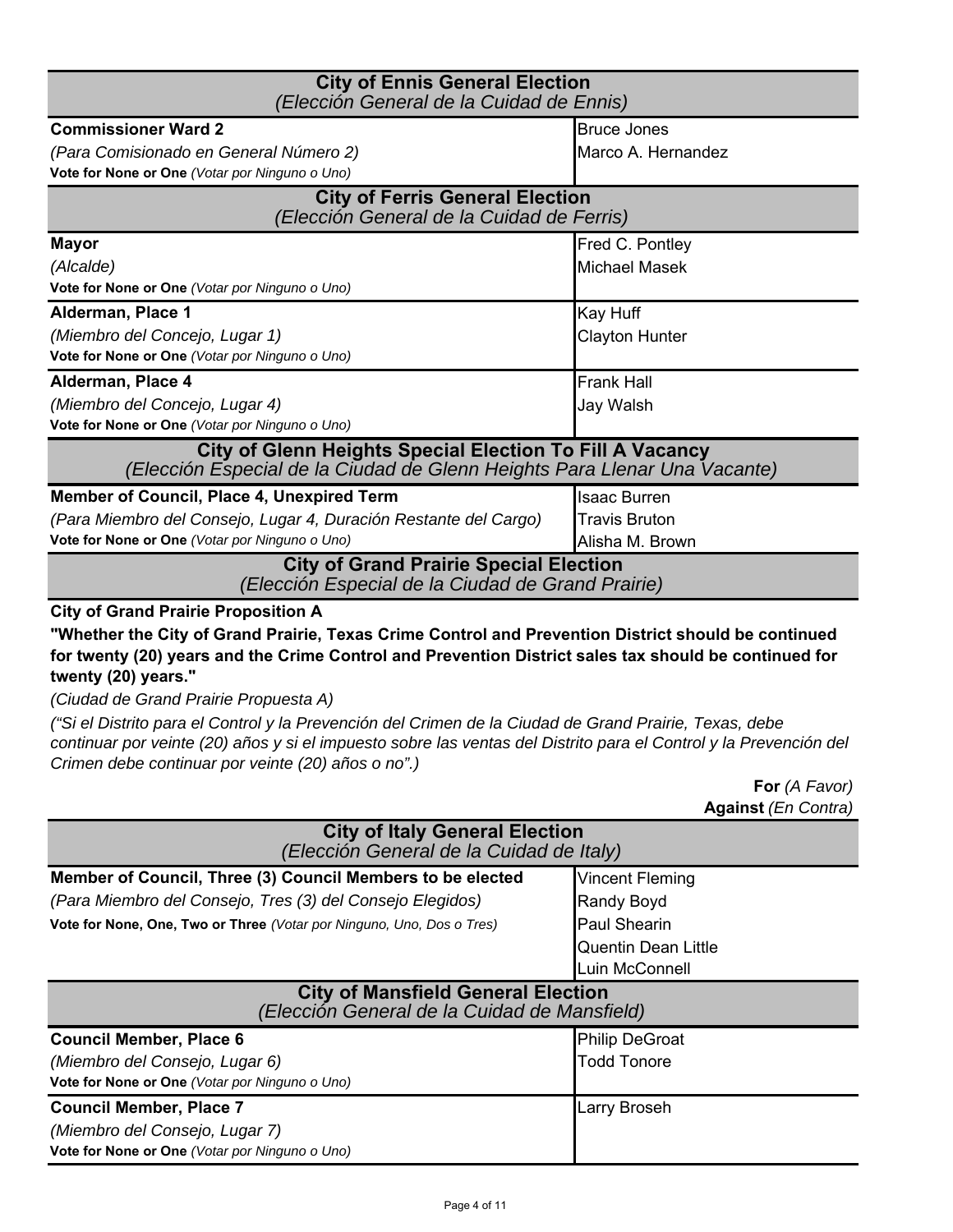| <b>City of Mansfield Special Election</b><br>(Elección Especial de la Ciudad de Mansfield) |                         |  |
|--------------------------------------------------------------------------------------------|-------------------------|--|
| Mayor, Place 1, Unexpired Term                                                             | George Fassett          |  |
| (Alcalde, Lugar 1, Duración Restante del Cargo)                                            | <b>Brent Newsom</b>     |  |
| Vote for None or One (Votar por Ninguno o Uno)                                             | <b>Terry Moore</b>      |  |
|                                                                                            | <b>Michael Evans</b>    |  |
| <b>Council Member, Place 2, Unexpired Term</b>                                             | <b>Skeeter Pressley</b> |  |
| (Miembro del Consejo, Lugar 2, Duración Restante del Cargo)                                | Tamera J. Bounds        |  |
| Vote for None or One (Votar por Ninguno o Uno)                                             | Scot Bowman             |  |
| <b>City of Mansfield Special Charter Amendment Election</b>                                |                         |  |
| (Elección Especial del Enmienda a los Estatutos de la Ciudad de Mansfield)                 |                         |  |

#### **City of Mansfield Proposition A**

**Shall the Mansfield Home Rule Charter be amended to delete matters contrary to or superseded by state law with regard to qualifications for candidates for City Council, the Department of Taxation and amending the Charter by deleting Subsection 3.02(c) and Section 9.15 and revising Section 12.12?**

#### *(Ciudad de Mansfield Propuesta A)*

*(¿Se debe enmendar el Estatuto de la Ciudad de Mansfield a fin de eliminar los temas contrarios a o sustituidos por la ley estatal en lo referido a los requisitos para los candidatos al Ayuntamiento, el Departamento de Impuestos, y enmendar el estatuto mediante la eliminación del Inciso 3.02(c) y el Artículo 9.15 y la revisión del Artículo 12.12?)*

> **For** *(A Favor)* **Against** *(En Contra)*

### **City of Mansfield Proposition B**

**Shall the Mansfield Home Rule Charter be amended to delete the procedure for appointing the Mayor Pro Tem, thereby allowing the Council to establish the procedure by revising Subsection 3.06(b)?**

*(Ciudad de Mansfield Propuesta B)*

*(¿Se debe enmendar el Estatuto de la Ciudad de Mansfield a fin de eliminar el procedimiento para designar al Alcalde interino, permitiéndole de ese modo al Ayuntamiento establecer el procedimiento, mediante la revisión del Inciso 3.06(b)?)*

> **For** *(A Favor)* **Against** *(En Contra)*

#### **City of Mansfield Proposition C**

**Shall the Mansfield Home Rule Charter be amended to require one reading for the approval of all ordinances save and except ordinances changing a zoning classification or approving a planned development zoning, which shall require at least two readings by revising Section 3.13(c)?**

#### *(Ciudad de Mansfield Propuesta C)*

*(¿Se debe enmendar el Estatuto de la Ciudad de Mansfield de modo que el mismo exija una lectura para la aprobación de todas las ordenanzas, exceptuando a aquellas ordenanzas que cambien una clasificación de zonificación o aprueben una zonificación de urbanización planificada, lo cual requeriría un mínimo de dos lecturas, mediante la revisión del Artículo 3.13(c)?)*

> **Against** *(En Contra)* **For** *(A Favor)*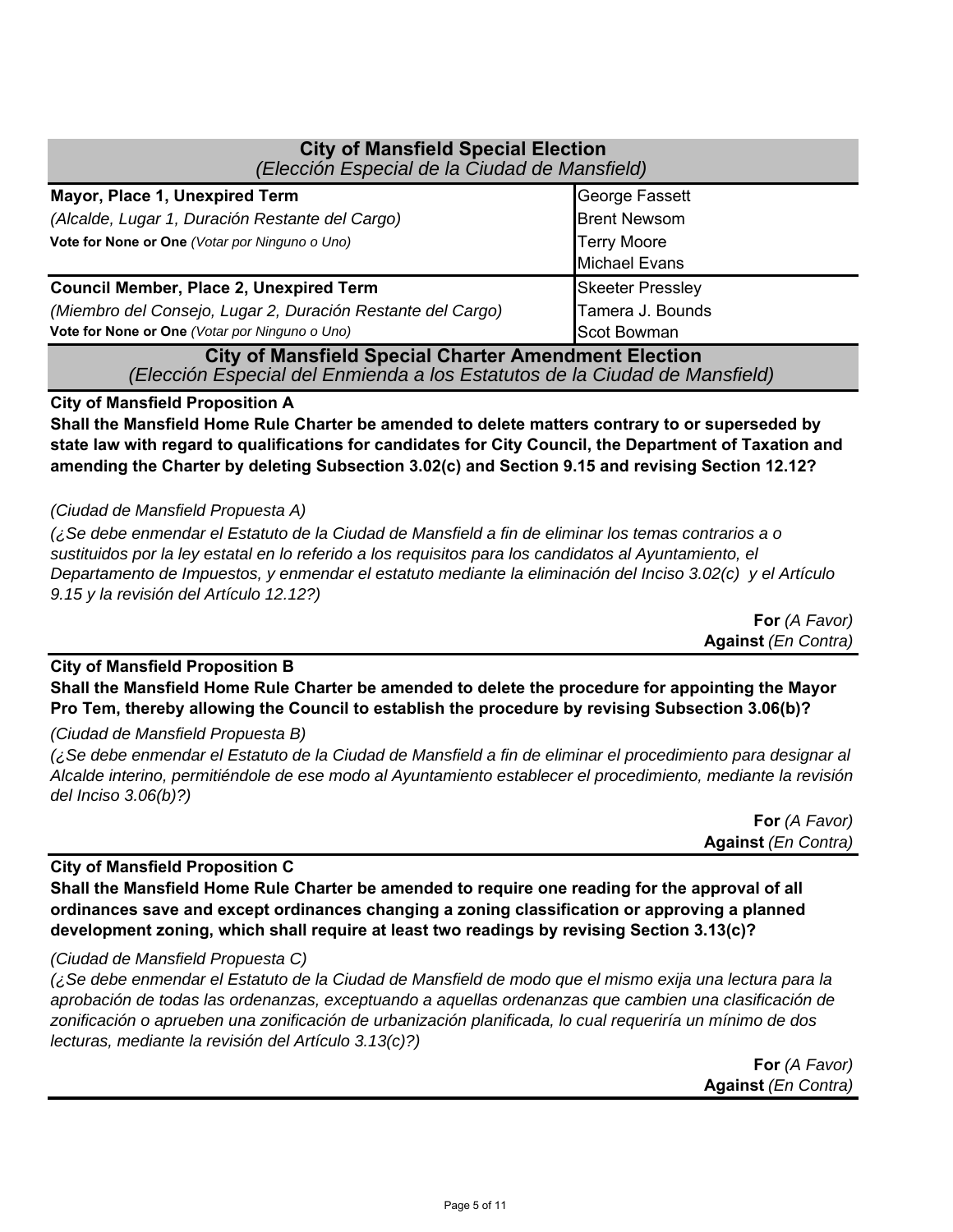#### **City of Mansfield Proposition D**

**Shall the Mansfield Home Rule Charter be amended to provide that the City Manager may be removed by an affirmative vote of four (4) members of the City Council instead of five (5) by revising Subsection 6.01(b)?**

#### *(Ciudad de Mansfield Propuesta D)*

*(¿Se debe enmendar el Estatuto de la Ciudad de Mansfield de modo que el mismo contemple que el gestor municipal pueda ser destituido por el voto positivo de cuatro (4) miembros del Ayuntamiento en lugar de cinco (5) miembros, mediante la revisión del Inciso 6.01(b)?)*

| <b>For</b> (A Favor)       |  |
|----------------------------|--|
| <b>Against (En Contra)</b> |  |

**City of Mansfield Proposition E**

**Shall the Mansfield Home Rule Charter be amended to establish the duties of the City Secretary, provide that the City Council appoint the City Attorney and the City Secretary, and may remove each by an affirmative vote of four (4) members by adding Section 6.03 and revising Section 8.05?**

#### *(Ciudad de Mansfield Propuesta E)*

*(¿Se debe enmendar el Estatuto de la Ciudad de Mansfield de modo que el mismo establezca las obligaciones del Secretario Municipal, permita que el Ayuntamiento pueda designar al Fiscal Municipal y al Secretario Municipal, y pueda destituir a cada uno de ellos por el voto afirmativo de cuatro (4) miembros, mediante la incorporación del Artículo 6.03 y la revisión del Artículo 8.05?)*

> **For** *(A Favor)* **Against** *(En Contra)*

#### **City of Mansfield Proposition F**

**Shall the Mansfield Home Rule Charter be amended to require members of the Planning and Zoning Commission be residents, but need not own property in Mansfield and to delete the requirement that a member resign their position before running for City Council by revising Section 10.01?**

#### *(Ciudad de Mansfield Propuesta F)*

*(¿Se debe enmendar el Estatuto de la Ciudad de Mansfield de modo que el mismo exija que los miembros de la Comisión de Zonificación y Planificación sean residentes pero no necesariamente dueños de una propiedad en Mansfield, y que se elimine el requisito de que un miembro debe renunciar a su cargo antes de postularse para el Ayuntamiento, mediante la revisión del Artículo 10.01?)*

> **For** *(A Favor)* **Against** *(En Contra)*

#### **City of Mansfield Proposition G**

**Shall the Mansfield Home Rule Charter be amended to provide that a quorum of the City Council shall be four (4) Council Members, that three (3) members shall be required to call a special meeting or to approve an emergency ordinance by revising Sections 3.09 and 3.14?**

#### *(Ciudad de Mansfield Propuesta G)*

*(¿Se debe enmendar el Estatuto de la Ciudad de Mansfield de modo que el mismo prevea que el quórum del Ayuntamiento será de cuatro (4) Miembros del Consejo, que se necesitarán tres (3) miembros para convocar a una reunión especial o para aprobar una ordenanza de emergencia, mediante la revisión de los Artículos 3.09 y 3.14?)*

> **For** *(A Favor)* **Against** *(En Contra)*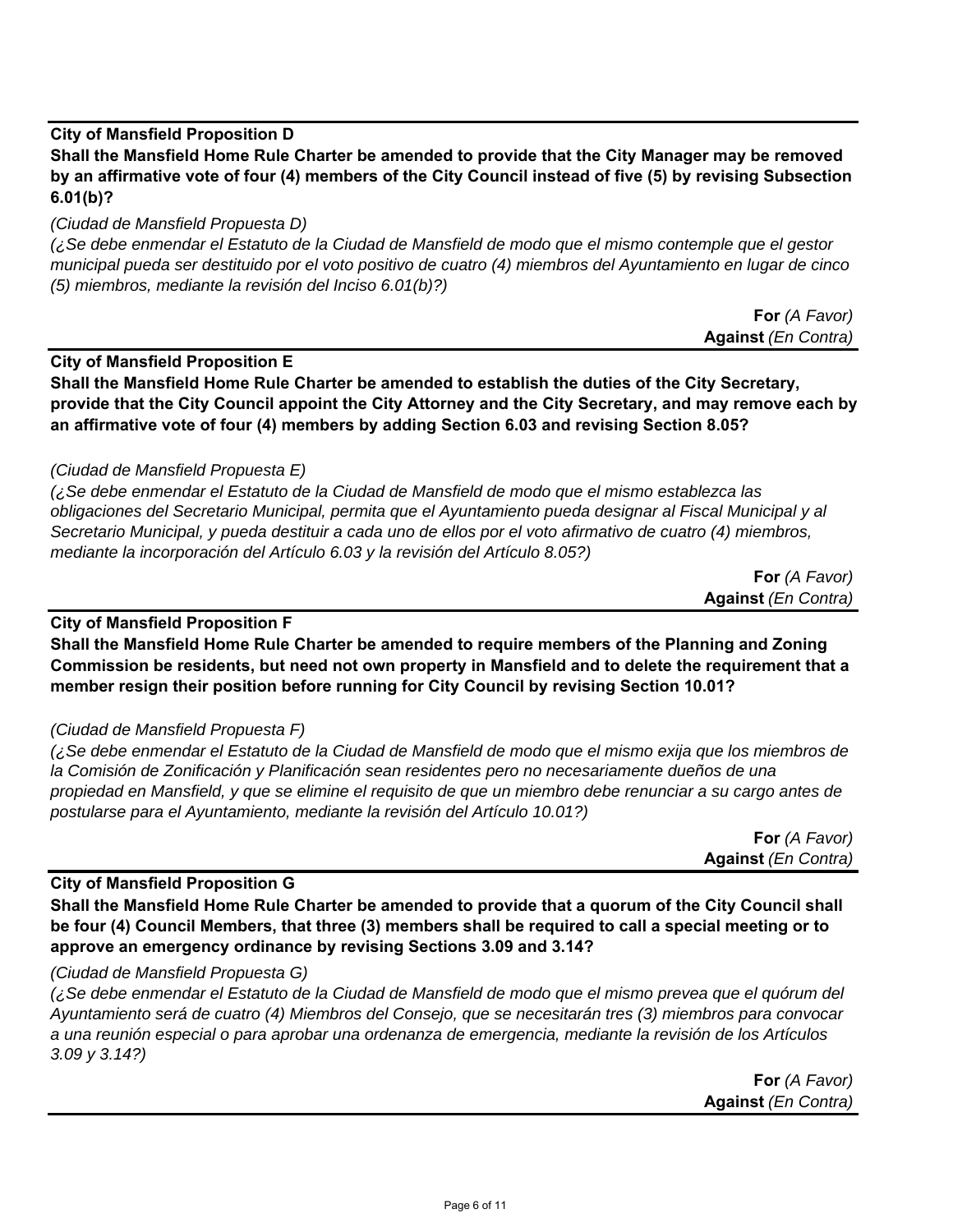| <b>City of Maypearl General Election</b>                                                                                               |                         |  |
|----------------------------------------------------------------------------------------------------------------------------------------|-------------------------|--|
| (Elección General de la Cuidad de Maypearl)                                                                                            |                         |  |
| Member of Council, Two (2) Council Members to be elected                                                                               | John Wayne Pruitt       |  |
| (Miembro del Consejo, Dos (2) del Consejo Elegidos)                                                                                    | <b>Barbara Pruitt</b>   |  |
| Vote for None, One or Two (Votar por Ninguno, Uno o Dos)                                                                               | <b>Mark Partin</b>      |  |
|                                                                                                                                        | Write-In (Voto Escrito) |  |
| <b>City of Maypearl Special Election To Fill A Vacancy</b>                                                                             |                         |  |
| (Elección Especial de la Ciudad de Maypearl Para Llenar Una Vacante)                                                                   |                         |  |
| <b>Mayor, Unexpired Term</b>                                                                                                           | <b>Joy Landry</b>       |  |
| (Alcalde, Duración Restante del Cargo)                                                                                                 | Johnny "JJ" Coleman     |  |
| Vote for None or One (Votar por Ninguno o Uno)                                                                                         |                         |  |
| <b>City of Midlothian General Election</b><br>(Elección General de la Cuidad de Midlothian)                                            |                         |  |
| <b>Mayor</b>                                                                                                                           | <b>Richard Reno</b>     |  |
| (Alcalde)                                                                                                                              |                         |  |
| Vote for None or One (Votar por Ninguno o Uno)                                                                                         |                         |  |
| <b>Member of Council, Place 1</b>                                                                                                      | Wayne Sibley            |  |
| (Miembro del Consejo, Lugar 1)                                                                                                         | Dustin Slayton          |  |
| Vote for None or One (Votar por Ninguno o Uno)                                                                                         |                         |  |
| <b>Member of Council, Place 2</b>                                                                                                      | <b>Walter Darrach</b>   |  |
| (Miembro del Consejo, Lugar 2)                                                                                                         |                         |  |
| Vote for None or One (Votar por Ninguno o Uno)                                                                                         |                         |  |
| <b>City of Midlothian Special Election To Fill A Vacancy</b><br>(Elección Especial de la Ciudad de Midlothian Para Llenar Una Vacante) |                         |  |
| Member of Council, Place 6, Unexpired Term                                                                                             | <b>Hud Hartson</b>      |  |
| (Miembro del Consejo, Lugar 6, Duración Restante del Cargo)                                                                            | Allen Moorman           |  |
| Vote for None or One (Votar por Ninguno o Uno)                                                                                         | Jacob Wallace           |  |
|                                                                                                                                        | Tiffany Robinson Carra  |  |
| <b>City of Venus General Election</b><br>(Elección General de la Cuidad de Venus)                                                      |                         |  |
| <b>Member of Council, Place 3</b>                                                                                                      | Omar Sebita             |  |
| (Miembro del Consejo, Lugar 3)                                                                                                         | Jeanie Toland Scott     |  |
| Vote for None or One (Votar por Ninguno o Uno)                                                                                         |                         |  |
| <b>Member of Council, Place 4</b>                                                                                                      | Geronimo Hernandez, Jr. |  |
| (Miembro del Consejo, Lugar 4)                                                                                                         | Ricardo Lopez           |  |
| Vote for None or One (Votar por Ninguno o Uno)                                                                                         |                         |  |
| <b>Member of Council, Place 5</b>                                                                                                      | <b>Stephen Cook</b>     |  |
| (Miembro del Consejo, Lugar 5)                                                                                                         | <b>Phyllis Lewis</b>    |  |
| Vote for None or One (Votar por Ninguno o Uno)                                                                                         | <b>Robert McCurdy</b>   |  |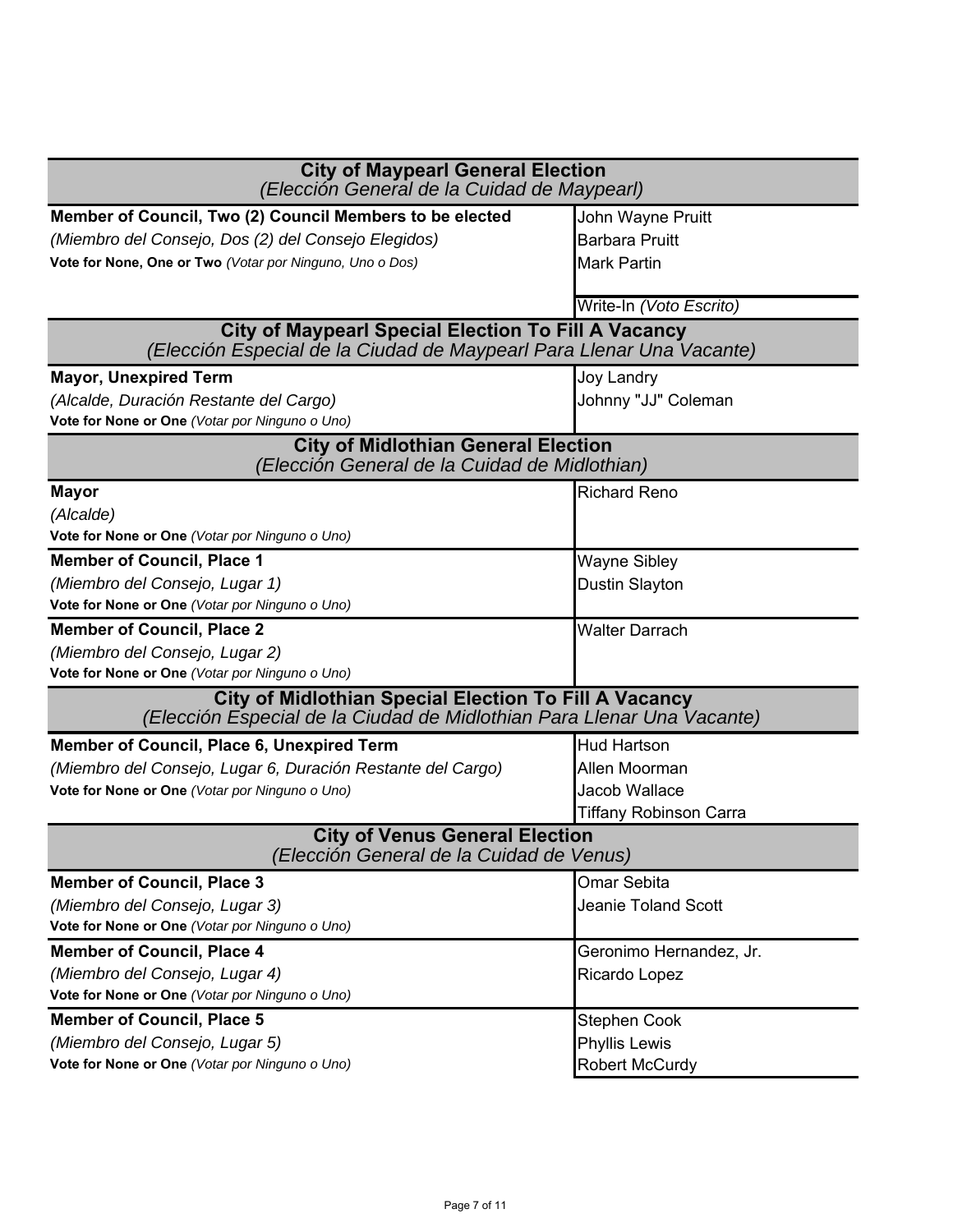| <b>City of Waxahachie General Election</b><br>(Elección General de la Cuidad de Waxahachie)                                           |                          |
|---------------------------------------------------------------------------------------------------------------------------------------|--------------------------|
| <b>Member of Council, Place 1</b>                                                                                                     | David Hill               |
| (Miembro del Consejo, Lugar 1)                                                                                                        | Paul Christenson         |
| Vote for None or One (Votar por Ninguno o Uno)                                                                                        |                          |
| <b>Member of Council, Place 2</b>                                                                                                     | Tiffany Duran            |
| (Miembro del Consejo, Lugar 2)                                                                                                        | <b>Patrick Souter</b>    |
| Vote for None or One (Votar por Ninguno o Uno)                                                                                        | Doug Barnes              |
| <b>Member of Council, Place 3</b>                                                                                                     | Melissa Olson            |
| (Miembro del Consejo, Lugar 3)                                                                                                        | Kevin Strength           |
| Vote for None or One (Votar por Ninguno o Uno)                                                                                        |                          |
| <b>Avalon Independent School District General Election</b><br>(Elección General del Distrito Escolar Independiente de Avalon)         |                          |
| Board of Trustees, Three (3) Trustees to be elected                                                                                   | David Arriaga            |
| (Junta de Regentes, Tres (3) Serán Elegidos)                                                                                          | Jaren Rodrigue           |
| Vote for None, One, Two or Three (Votar por Ninguno, Uno, Dos o Tres)                                                                 | Victor Ledesma           |
|                                                                                                                                       | <b>Wendy Rodriguez</b>   |
|                                                                                                                                       |                          |
| <b>Ennis Independent School District General Election</b><br>(Elección General del Distrito Escolar Independiente de Ennis)           |                          |
| <b>Board of Trustees, Place 1</b>                                                                                                     | <b>Kelly McManus</b>     |
| (Junta de Regentes, Lugar 1)                                                                                                          | Candido "Candi" Casillas |
| Vote for None or One (Votar por Ninguno o Uno)                                                                                        |                          |
| <b>Board of Trustees, Place 2</b>                                                                                                     | <b>Tommy Aguilar</b>     |
| (Junta de Regentes, Lugar 2)                                                                                                          | David Mach               |
| Vote for None or One (Votar por Ninguno o Uno)                                                                                        | <b>Robert Collins</b>    |
| <b>Ferris Independent School District General Election</b><br>(Elección General del Distrito Escolar Independiente de Ferris)         |                          |
| <b>Board of Trustees, Place 6</b>                                                                                                     | Ricardo "Rico" Rodriguez |
| (Junta de Regentes, Lugar 6)                                                                                                          | <b>Justin Patterson</b>  |
| Vote for None or One (Votar por Ninguno o Uno)                                                                                        |                          |
| <b>Board of Trustees, Place 7</b>                                                                                                     | Edward C. McFadden       |
| (Junta de Regentes, Lugar 7)                                                                                                          | Lee Longino              |
| Vote for None or One (Votar por Ninguno o Uno)                                                                                        |                          |
| Ferris Independent School District Special Election To Fill A Vacancy<br>(Elección Especial de la Ferris ISD Para Llenar Una Vacante) |                          |
| Board of Trustees, Place 2, Unexpired Term                                                                                            | <b>Richard Sasser</b>    |
| (Junta de Regentes, Lugar 2, Duración Restante del Cargo)                                                                             |                          |
| Vote for None or One (Votar por Ninguno o Uno)                                                                                        |                          |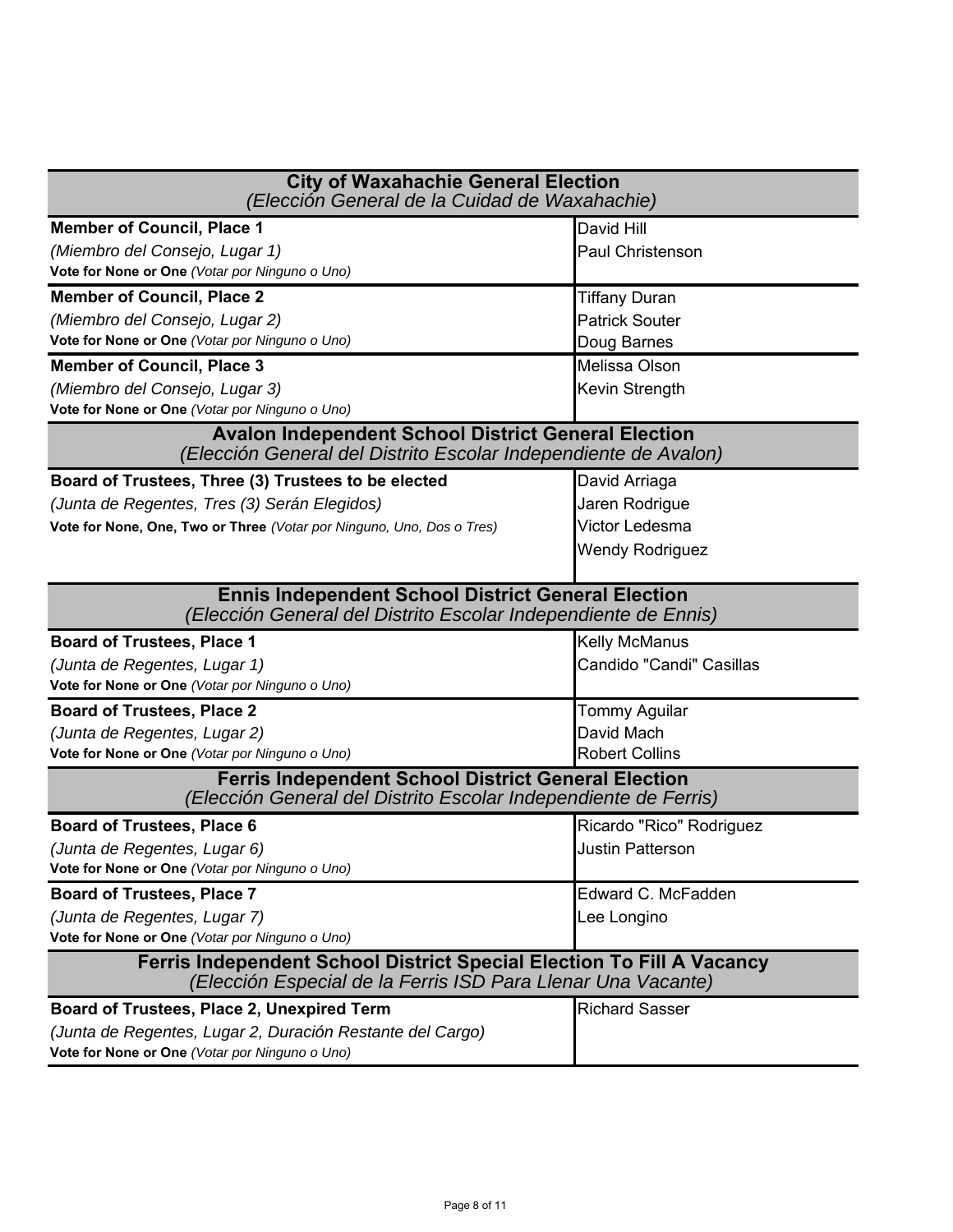#### **Ferris Independent School District Bond Election**  *(Elección de Bonos del Distrito Escolar Independiente de Ferris)*

**Ferris Independent School District Proposition A**

**The issuance of \$8,000,000 of bonds by the Ferris Independent School District for the purpose of acquiring, constructing, renovating and equipping school facilities and levying the tax in payment thereof. This is a property tax increase.**

*(Proposición A del Distrito Escolar Independiente de Ferris)*

*(La emisión de \$8,000,000 en bonos por parte del Distrito Escolar Independiente de Ferris para el propósito de adquirir, construir, renovar y equipar instalaciones escolares y la imposición del impuesto para el pago de los mismos. Esto es un aumento al impuesto predial.)*

> **Against** *(En Contra)* **For** *(A Favor)*

#### **Ferris Independent School District Proposition B**

**The issuance of \$4,000,000 of bonds by the Ferris Independent School District for the purpose of acquiring, constructing, and equipping a multi-purpose indoor practice facility and weightroom and levying the tax in payment thereof. This is a property tax increase.**

*(Proposición B del Distrito Escolar Independiente de Ferris)*

*(La emisión de \$4,000,000 en bonos por parte del Distrito Escolar Independiente de Ferris para el propósito de adquirir, construir y equipar una instalación multifunción cubierta de prácticas y sala de pesas y la imposición del impuesto para el pago de los mismos. Esto es un aumento al impuesto predial.)*

|                                                                                                                                   | <b>Against (En Contra)</b> |
|-----------------------------------------------------------------------------------------------------------------------------------|----------------------------|
| <b>Frost Independent School District General Election</b><br>(Elección General del Distrito Escolar Independiente de Frost)       |                            |
| Board of Trustees, Three (3) Trustees to be elected                                                                               | Wyomia Roitz               |
| (Junta de Regentes, Tres (3) Serán Elegidos)                                                                                      | Michael Welborn            |
| Vote for None, One, Two or Three (Votar por Ninguno, Uno, Dos o Tres)                                                             | James Cagle                |
|                                                                                                                                   | <b>Bobbette Butler</b>     |
|                                                                                                                                   | <b>Seth Fuller</b>         |
|                                                                                                                                   | Jeremy Woods               |
|                                                                                                                                   | Kerri Cook                 |
| <b>Italy Independent School District General Election</b><br>(Elección General del Distrito Escolar Independiente de Italy)       |                            |
| Board of Trustees, Two (2) Trustees to be elected                                                                                 | Marcos Garza               |
| (Junta de Regentes, Dos (2) Serán Elegidos)                                                                                       | Kyle Holley                |
| Vote for None, One or Two (Votar por Ninguno, Uno o Dos)                                                                          | <b>Billy Wafer</b>         |
|                                                                                                                                   | Tessa C. South             |
| <b>Maypearl Independent School District General Election</b><br>(Elección General del Distrito Escolar Independiente de Maypearl) |                            |
| Board of Trustees, Two (2) Trustees to be elected                                                                                 | Lesley Austin              |
| (Junta de Regentes, Dos (2) Serán Elegidos)                                                                                       | Ted Carpenter              |
| Vote for None, One or Two (Votar por Ninguno, Uno o Dos)                                                                          | Ca-Ce Brewster             |

**For** *(A Favor)*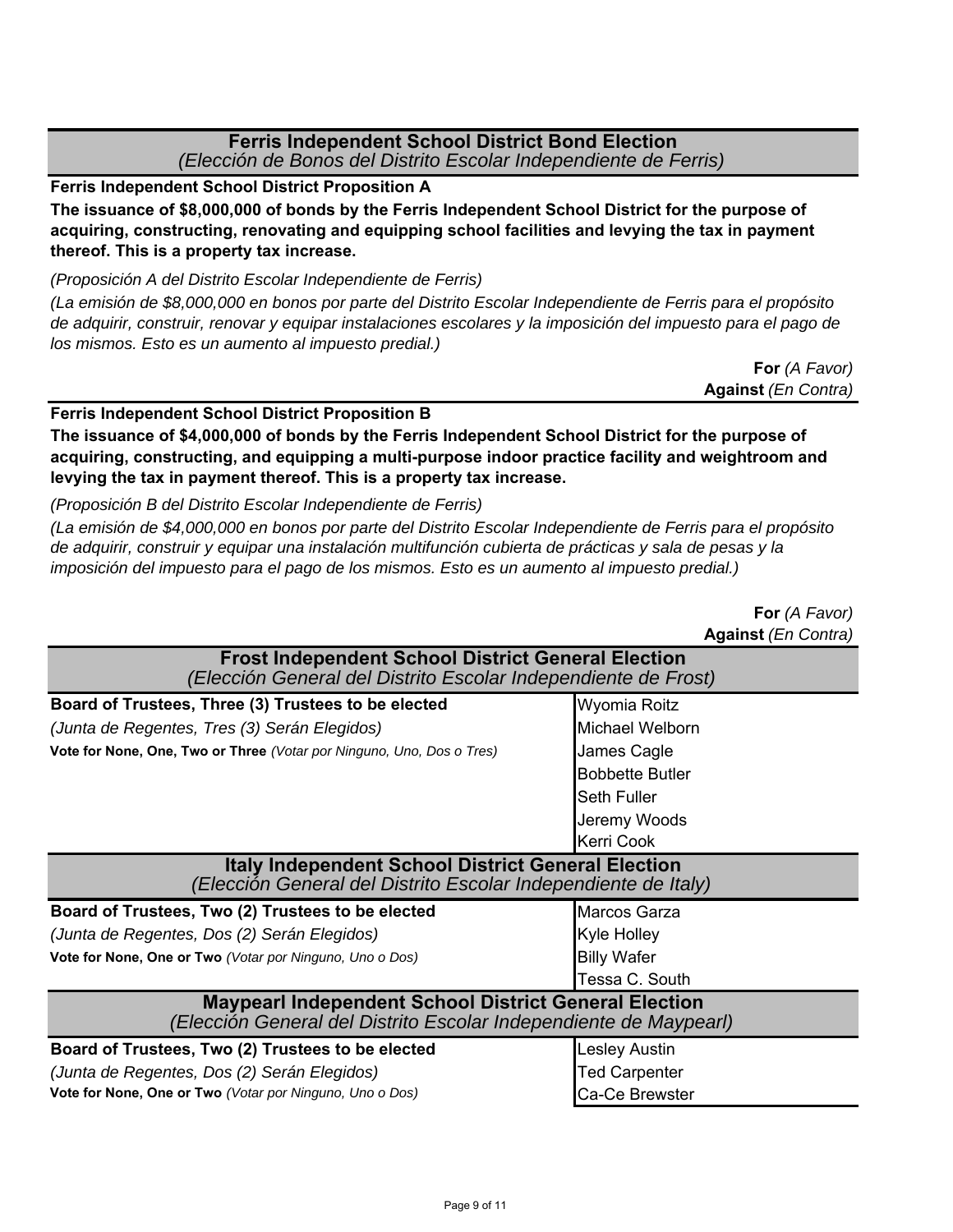| <b>Midlothian Independent School District General Election</b><br>(Elección General del Distrito Escolar Independiente de Midlothian)   |                       |  |
|-----------------------------------------------------------------------------------------------------------------------------------------|-----------------------|--|
| <b>Board of Trustees, Place 6</b>                                                                                                       | Tami Tobey            |  |
| (Junta de Regentes, Lugar 6)                                                                                                            | Will Marks            |  |
| Vote for None or One (Votar por Ninguno o Uno)                                                                                          | David Thomas          |  |
| <b>Board of Trustees, Place 7</b>                                                                                                       | Andrea Walton         |  |
| (Junta de Regentes, Lugar 7)                                                                                                            | Taya Kyle             |  |
| Vote for None or One (Votar por Ninguno o Uno)                                                                                          |                       |  |
| <b>Palmer Independent School District General Election</b><br>(Elección General del Distrito Escolar Independiente de Palmer)           |                       |  |
| Board of Trustees, Two (2) Trustees to be elected                                                                                       | Melissa D. Gray       |  |
| (Junta de Regentes, Dos (2) Serán Elegidos)                                                                                             | Jeffery Greenlee      |  |
| Vote for None, One or Two (Votar por Ninguno, Uno o Dos)                                                                                | <b>Eric Swaggerty</b> |  |
|                                                                                                                                         | <b>Kris Wahl</b>      |  |
|                                                                                                                                         | <b>Christen Vick</b>  |  |
| Red Oak Independent School District General Election<br>(Elección General del Distrito Escolar Independiente de Red Oak)                |                       |  |
| <b>Board of Trustees, Place 3</b>                                                                                                       | John Anderson         |  |
| (Junta de Regentes, Lugar 3                                                                                                             |                       |  |
| Vote for None or One (Votar por Ninguno o Uno)                                                                                          |                       |  |
| <b>Board of Trustees, Place 4</b>                                                                                                       | Johnny Knight         |  |
| (Junta de Regentes, Lugar 4)                                                                                                            |                       |  |
| Vote for None or One (Votar por Ninguno o Uno)                                                                                          |                       |  |
| <b>Board of Trustees, Place 5</b>                                                                                                       | Clifford Wherley      |  |
| (Junta de Regentes, Lugar 5                                                                                                             | Penny Story           |  |
| Vote for None or One (Votar por Ninguno o Uno)                                                                                          | Sean Kelly            |  |
| Red Oak Independent School District Special Election To Fill A Vacancy<br>(Elección Especial de la Red Oak ISD Para Llenar Una Vacante) |                       |  |
| Board of Trustees, Place 6, Unexpired Term                                                                                              | Donna Reiszner        |  |
| (Junta de Regentes, Lugar 6, Duración Restante del Cargo)                                                                               | Michelle Porter       |  |
| Vote for None or One (Votar por Ninguno o Uno)                                                                                          | <b>Sherelle Shaw</b>  |  |
|                                                                                                                                         | Margo L. Spencer      |  |
| <b>Waxahachie Independent School District General Election</b><br>(Elección General del Distrito Escolar Independiente de Waxahachie)   |                       |  |
| <b>Board of Trustees, Place 1</b>                                                                                                       | <b>Judd McCutchen</b> |  |
| (Junta de Regentes, Lugar 1)                                                                                                            |                       |  |
| Vote for None or One (Votar por Ninguno o Uno)                                                                                          |                       |  |
| <b>Board of Trustees, Place 2</b>                                                                                                       | Clay Schoolfield      |  |
| (Junta de Regentes, Lugar 2)                                                                                                            | <b>Amy Hedtke</b>     |  |
| Vote for None or One (Votar por Ninguno o Uno)                                                                                          |                       |  |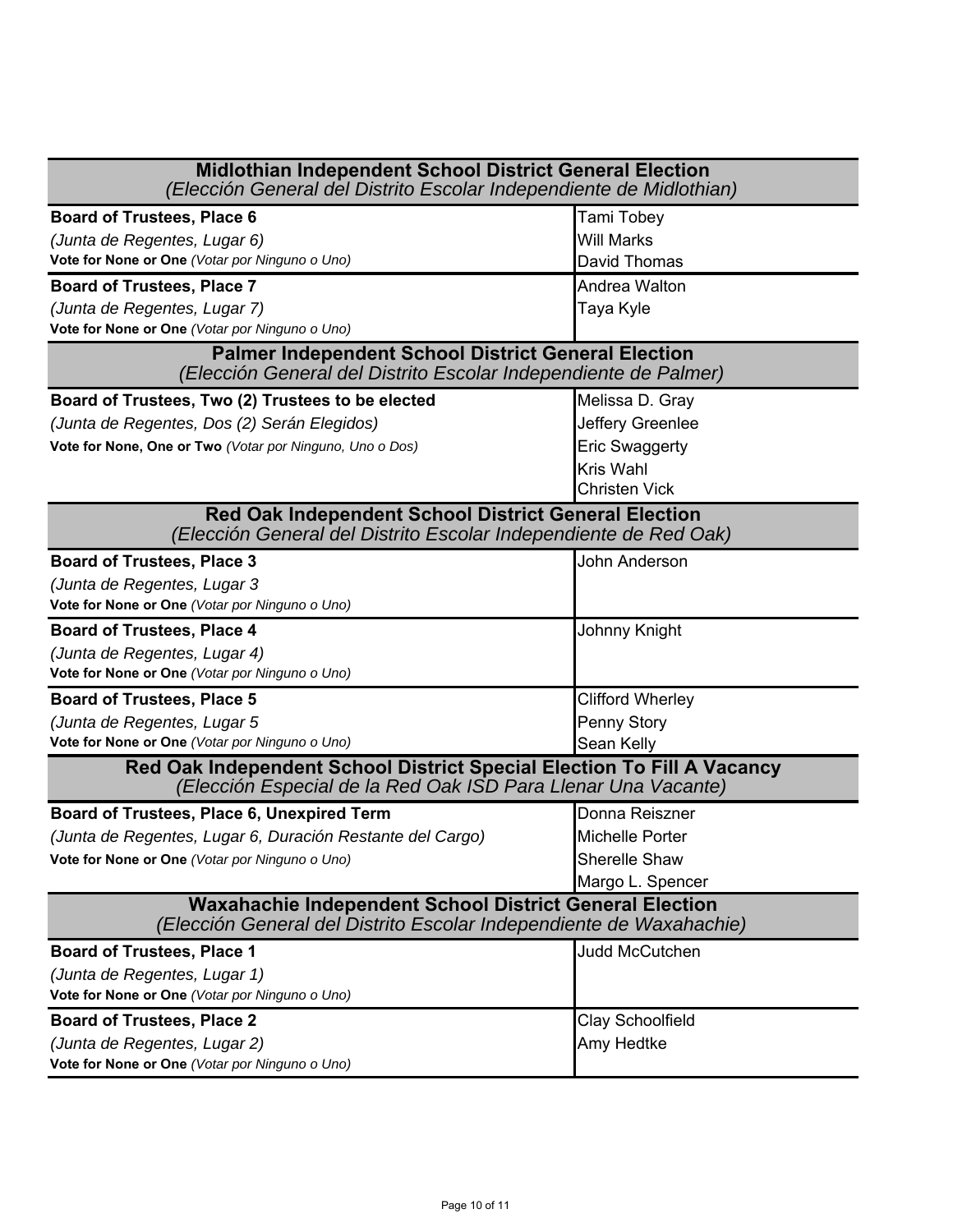#### **Ellis County Fresh Water Supply District No. 1 Bond Election** *(Elección de Bonos de Distrito No. 1 de suministro de agua potable del condado de Ellis)*

**Ellis County Fresh Water Supply Dist. No. 1 Proposition A The issuance of \$13,670,000 in bonds for water and sanitary sewer improvements; and the levy of taxes sufficient to pay the principal of and interest on such bonds.**

*(Distrito No. 1 de suministro de agua potable del condado de Ellis Proposición A)*

*(La emisión de \$13.670.000 en bonos para las mejoras de agua y alcantarillado sanitario; y la recaudación de impuestos suficientes para pagar el capital y los intereses de dichos bonos.)*

> **For** *(A Favor De)* **Against** *(En Contra De)*

**The issuance of \$45,250,000 in bonds for road improvements; and the levy of taxes sufficient to pay the principal of and interest on such bonds. Ellis County Fresh Water Supply Dist. No. 1 Proposition B**

*(Distrito No. 1 de suministro de agua potable del condado de Ellis Proposición B) (La emisión de \$45.250.000 en bonos para mejoras viales; y la recaudación de impuestos suficientes para pagar el capital y los intereses de dichos bonos.)*

> **For** *(A Favor De)* **Against** *(En Contra De)*

Revised *(Revisado)* 9/15/2020 Subject to changes *(sujeto a cambio)*